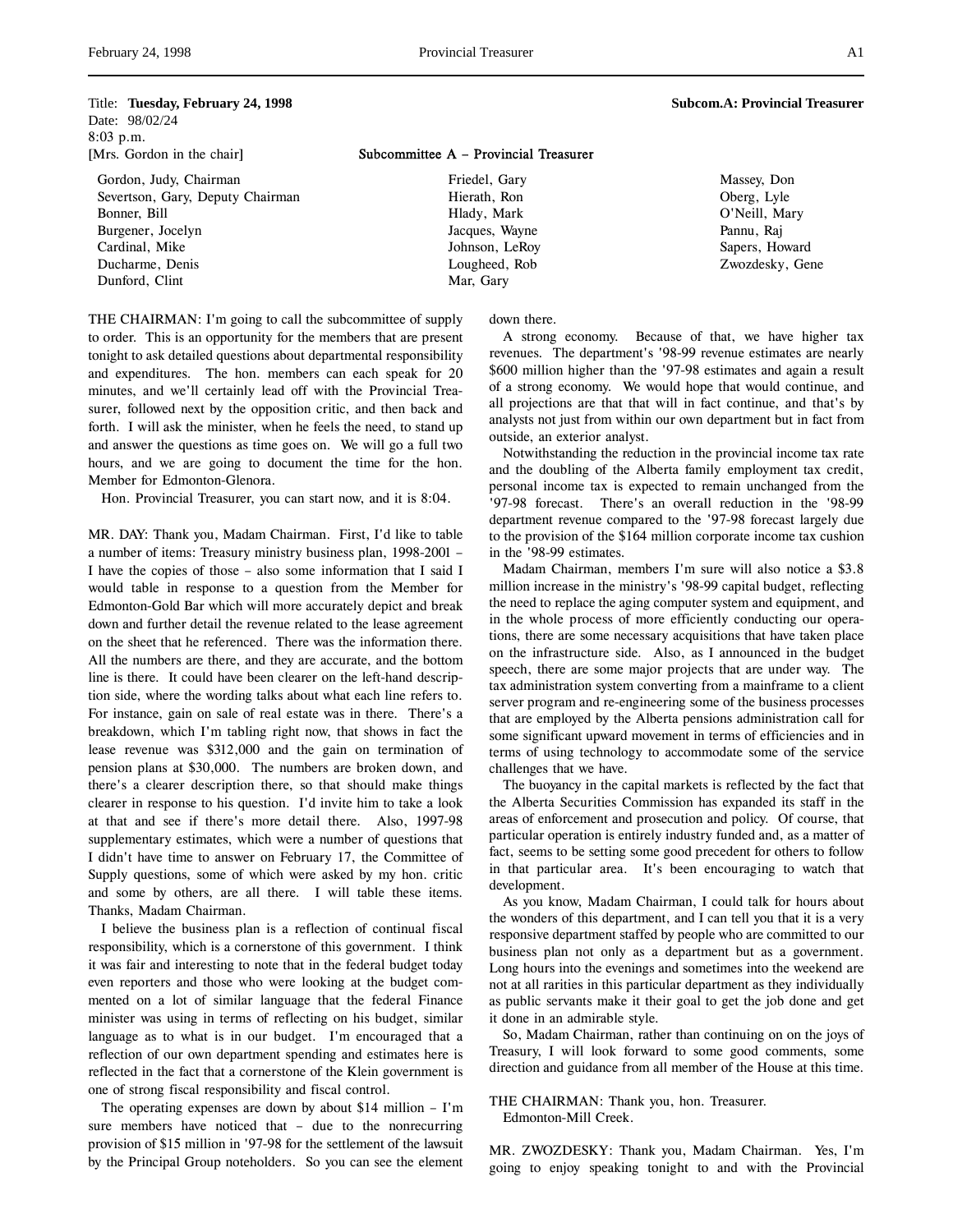Treasurer with respect to the ministry of Treasury's plans and in particular the budget that we're considering for approval tonight. I would like to make a couple of opening comments, if I might, and that is to say that I appreciate the role the Provincial Treasurer has undertaken here in terms of the huge responsibility that he bears in providing the financial management for the province of Alberta as well as the planning and fiscal preparations that he and his staff go through to present budgets such as we have before us tonight.

However, I would like to express one point of disappointment right off the top, and that is with respect to the Treasury ministry business plan, which has only now just been tabled. I was hoping to have received it earlier, Mr. Treasurer, and I'm sure there's some reason for that. Perhaps somewhere during your response you could tell us why it is that we weren't able to get that supplemental business plan any earlier, even had we been provided it this afternoon. I checked with the table officers to see if it had been tabled this afternoon because I thought maybe we had missed it somehow. I would hope the Treasurer would undertake to provide it on a more timely basis or at least explain why this time it wasn't provided in advance, because all other departments are provided that supplemental business plan, or the ministry business plan as it's referred to, somewhat in advance of the actual debate. I mean, I won't even get to see it until after I finish speaking, so I'll have to come back to that. As I say, just an explanation will suffice for this go-round, and perhaps we could have that remedied for the future.

# 8:13

In reviewing the general budget for the ministry of Treasury, I was also looking to see some indication, Madam Chairman, that the province was contemplating and perhaps acting on the suggestion that has been made over the last few years with respect to a fiscal stabilization fund or what we can also call an economic stabilization fund. I want to make that point again at the outset, unless of course it's contained in the just-now tabled ministry business plan. I'll have to wait and read it through to see if it is.

I want to just make this comment crystal clear, that we are headed for a major revenue problem in our province. I don't say that gleefully at all. I say that very honestly and very realistically. One of the ways the Treasury Department and the Provincial Treasurer could create a hedge against that difficulty would be to usher in and budget for a few years of contributions from GRF directly toward a fiscal stabilization fund that would protect us against some of the volatilities that we see happening, in particular the volatilities in the oil sector, where we're seeing prices jump around as much as they are, Madam Chairman.

We're going to experience a bit of a downturn for a little while, I would think. I know the Treasurer does his best job with his trusted employees to monitor this situation and to analyze two-, five-, 10-year projections in the area, but nothing would be better than if he and the government had at their disposal, at their availability, at their beck and call a stabilization fund that they could draw on in times of depressed or unexpectedly low oil prices, for example, so that there's an easily accessible and liquidable fund they could draw upon to balance lower than projected revenues. I know there's going to be a problem here in that area soon. I say I would hope there wouldn't be, but I just see the writing on the wall coming. Rather than resorting to program cuts, they could have this pool of money that's been set aside that they could then go to to assist with those kinds of revenue shortfalls.

The other thing I want to say off the top to the Provincial

Treasurer and to his dedicated staff is to at some point please also consider the repeated suggestion to look at and perhaps embrace what I call performance-based budgeting as opposed to the current system of only doing program-based budgeting. Performancebased budgeting, Madam Chairman, is much more easily tracked and much more easily understood and sets up very specific and easily identifiable and measurable outcomes in very simple, straightforward terms: here's the performance we expect, here's how we're going to accomplish it, and here's the amount of dollars required that we're going to get the job done with. So I would ask at some point, please, to have some sort of a response or a comment on whether or not the Treasury Department is considering some form of performance-based budgeting somewhere in the future and, if not, then just a simple explanation of why not. I would really appreciate hearing comments on those few opening things.

The last opening comment is with respect to the so-called blueribbon panel on tax revisions or the tax commission or whatever it's going to be called. I don't have the Treasury business plan yet in my hand, so I don't know if that's specifically referred to and embellished on in there, but maybe the Treasurer could tell us about that. We saw in the Treasurer's own business plan a reduction already in the personal income tax formula. The calculation has been dropped by 1.5 percent. Today we heard the federal budget announce two additional personal income tax changes, one of which is applicable to us and looks pretty good. But here again, there's stuff happening in this area already, and I would hope that the Treasurer will be moving with some haste to appoint that panel, if it hasn't been already appointed, and to get it mobilized and rolling and tell us what the time frame is. Is this going to be a two-year project, or is it sort of a one-year project? When will it come onstream? We would like to know.

I will now move specifically to the Treasury expenditures and revenues as projected. I want to begin with a comment surrounding the government's commitment to three-year fiscal planning and emphasize that in my view – and I made this point last spring too – I think it would be extremely advisable to present three-year projections for the ministry and the department in the main estimates book. If you take a look again at the 1995-96 government of Alberta booklet called A Better Way II: A Blueprint for Building Alberta's Future and you turn to the very, very last page, there's a section there titled Alberta Treasury Three-Year Spending Profile. What this is, Madam Speaker, is a breakdown of the Treasury's operating budget by vote, by object.

The operating budget there lists in some detail where it is that the operating budget is apportioned to, to which areas, and it was easier to compare those spending profiles with estimates. But this year and last year it was impossible to make those comparisons because things are not broken down by vote as they used to be in 1995. We get a nice consolidated income statement, which is reflected, I think, in this year's budget on – is it page 350 or somewhere in that neighbourhood, or is it in here on 350? I had it flagged; I'll tell the Treasurer later. What we do get is a nice consolidated income statement, but it lumps everything together in a way that's not consistent with how I think it could and should be done. You can't compare the estimates book to the consolidated income statements, and that's too bad, because I think that would be a good move in openness and transparency. I gave that suggestion to the Treasurer last year, and perhaps he'll undertake it more seriously this year.

So to put it into question form for the Treasurer, I'd like the Treasurer to explain why the ministry business plans still do not provide a three-year expense profile by program as they last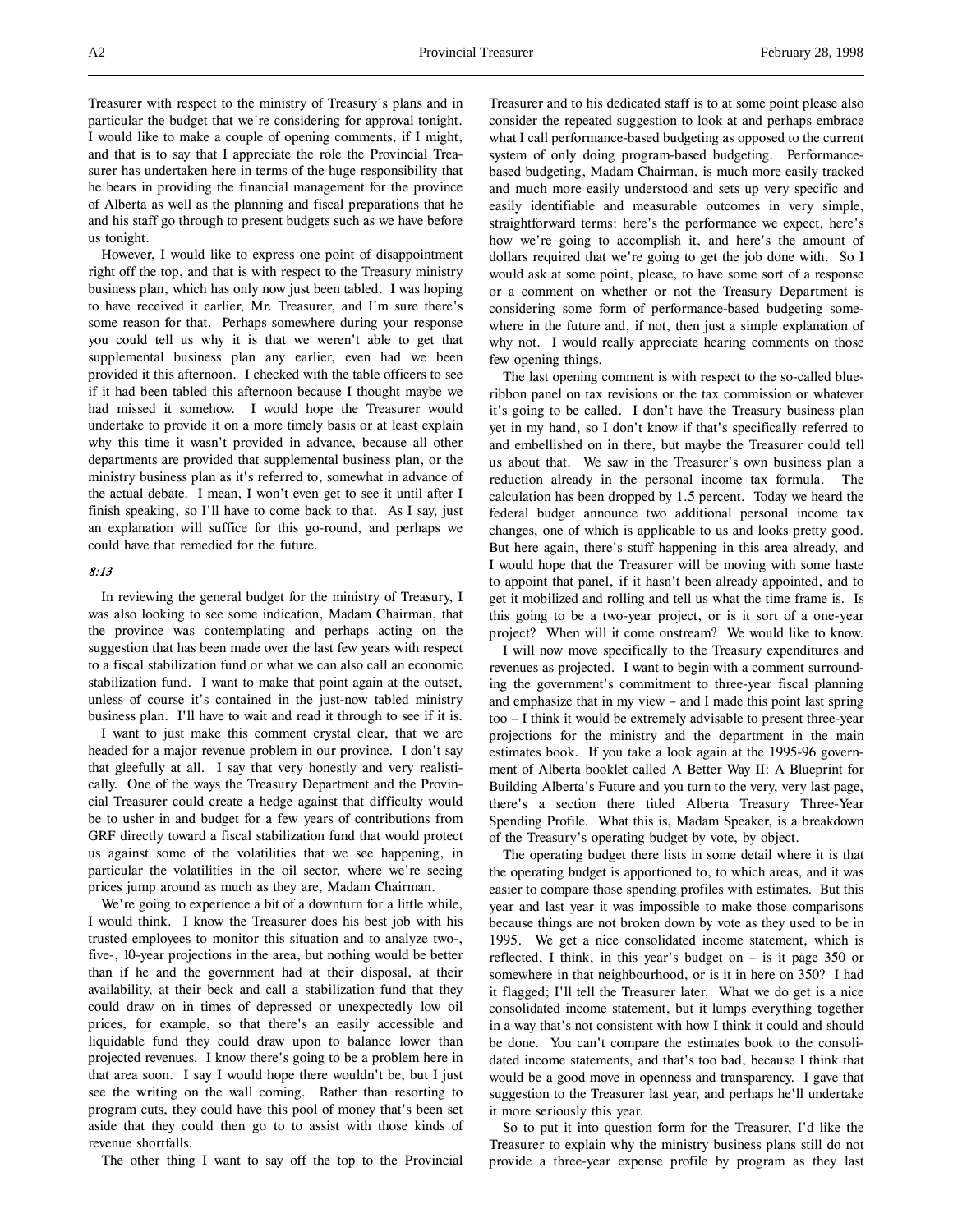appeared in the 1995-96, 1997-98 business plans of this government. I want at the same time to emphasize that if the Treasurer wanted to be more helpful to readers of the business plans and the estimates books so that they could easily compare the program expenses within the department over a three-year time frame, then he would surely take up this suggestion to see the department report by program area for the years 1998 and into the future.

# 8:23

I want to move quickly now to the program-by-program diagnosis and discuss briefly what I see on page 379 of the Treasury statements and begin with the increase of 7 percent in ministry support services. I don't know that the minister covered that in his opening comments, but I'm hoping that he will explain why ministry support services are being increased by 7 percent in the upcoming fiscal year while the overall level of spending within the department is going down by 6.8 percent between '97-98 and '98-99. To put it another way, we've got the minister's own expenses and overall level of spending being increased; however, the department's expenditures are going down. I was curious when I saw that. I would want to know what the justification or explanation behind that is. We see ministry support services having gone up over the past few years by, I think, about 14 percent compared to an overall reduction to the department as a whole of about 12 percent. That shows up on page 379. So if we could have some explanation to that.

Alongside that, I wonder if the Treasurer could tell us, Madam Chairman, what performance measures he's developed to evaluate the effectiveness of program and service delivery by ministry support services that would justify the 7 percent increase that is projected in expenses during the upcoming fiscal year?

Another interesting point there as well deals with – I don't know if it's a department – the area called ministerial projects and liaison budget. I'm not sure; is that contained under ministry support services, Mr. Treasurer? If it is, then what is the budget for ministerial projects and liaison? I'm given to understand that a good, solid employee of the government occupies that position, and I'm not sure what it is that that person deals with. It's the area of ministerial projects and liaison. Now, I would hope that the Treasurer would explain, for example, what kind of projects the person or persons are responsible for and what it is that they liaise. I'm just very unclear. At the same time, perhaps the Treasurer could explain how much that function costs his department and, in turn, taxpayers. If there's anything else, Madam Chairman, with respect to the general job description or the terms of reference of that position, I'm hoping and asking the Treasurer to please provide that information as well.

Under vote 1.0.1, on page 379, once again I'm going to ask the Treasurer if he'll provide a breakdown of those operating expenses under that vote on an object basis; in other words, some specifics with respect to salaries, wages, and employee benefits, travel expenses, and things that I asked about last spring including transportation and maintenance costs relative to the clients they serve. Perhaps there are advertising costs, insurance, freight, postage, rentals, telephone, communications, data processing. Perhaps there are hosting expenses, contract services for professional, technical, and labour services. I mean, there must be a variety of things included there. Just some basic explanation of how the roughly \$312,000 is spent.

Under vote 1.0.2 I think there's an underexpenditure. Is that right? I was hoping the Treasurer would explain why the Deputy Provincial Treasurer's office underexpended its budget. I mean, that's probably a good thing. But could he explain why the DPT's office underexpended its budget in 1997-98 by approximately \$20,000, or 8.2 percent, yet at the same time the budget is again being increased by 11.1 percent from the previous year's comparable forecast of \$224,000? I'm sure there's a logical explanation, and if the Treasurer would just provide that, I'd be grateful for that.

Under vote 1.0.3, the financial and support services expenditure, perhaps the Treasurer could explain why financial and support services is receiving \$199,999, or a 13.7 percent increase from the previous year's comparable estimate. Again, maybe some of these answers are included in the documents the Treasurer tabled earlier, but likely the detail would not be there. Along that same line, are there some additional activities, Mr. Treasurer, that are being planned in financial and support services in 1998-99 that might justify this increased expenditure, or exactly what is the increase anticipated to cover?

The final question in that particular area deals with the following issue: how much of the financial and support services budget deals with the actual preparatory advice and/or ongoing monitoring by the Treasury Department of its three-year business plans of government departments and agencies? How much of it deals with the development and monitoring of accounting structures within the department? Has this more to do with the banking services and investment management or the ministry's deregulation initiatives? Some clarification in that respect would be quite helpful.

Under vote 1.0.5, which deals with corporate information management services, I'd like the Treasurer to explain why there's an 11.6 percent expenditure overrun, or to put it in dollar terms – what is it? – \$160,000 more of an expense will occur under this item during the previous year. There is an overrun there that I'm not sure if the Treasurer touched on or didn't, but perhaps he could explain that.

Finally, under this item perhaps the Treasurer could explain as well by giving us a description of the activities that he sees contemplated by the corporate information management services in 1998-99. What does he see them doing that justifies an increase of \$96,000 in their budget from the previous year's forecast?

Is that the bell I just heard, Madam Chairman?

THE CHAIRMAN: Yes, it is, hon. member.

MR. ZWOZDESKY: Okay. I'll come back later if I might then. Thank you.

THE CHAIRMAN: Yes. You can again.

The hon. Member for Edmonton-Mill Woods.

DR. MASSEY: Thank you, Madam Chairman, and thank you to the Treasurer for the amount of detail and the answers that we have received from his ministry in the past. He's always followed up on answers and supplied us with the kind of information that we've asked for, and I assume it'll be the same for this budget.

I'd like to, if I could, focus my specific questions on program 2, which is the revenue collections and rebates. This program collects provincial taxes and other revenues and debts owing to the Crown and administers the tax incentives and tax rebates. It is responsible for the collection of corporate income tax, financial institutions' capital tax, insurance premiums tax, fuel tax, hotel tax, pari-mutuel tax, and tobacco tax. So it has a wide range of tax-collecting activities, and there have been a large number of changes. There's a great deal of activity in terms of trying to streamline tax collection and trying to respond to taxpayers more expeditiously and also to try to sort out and make sure that the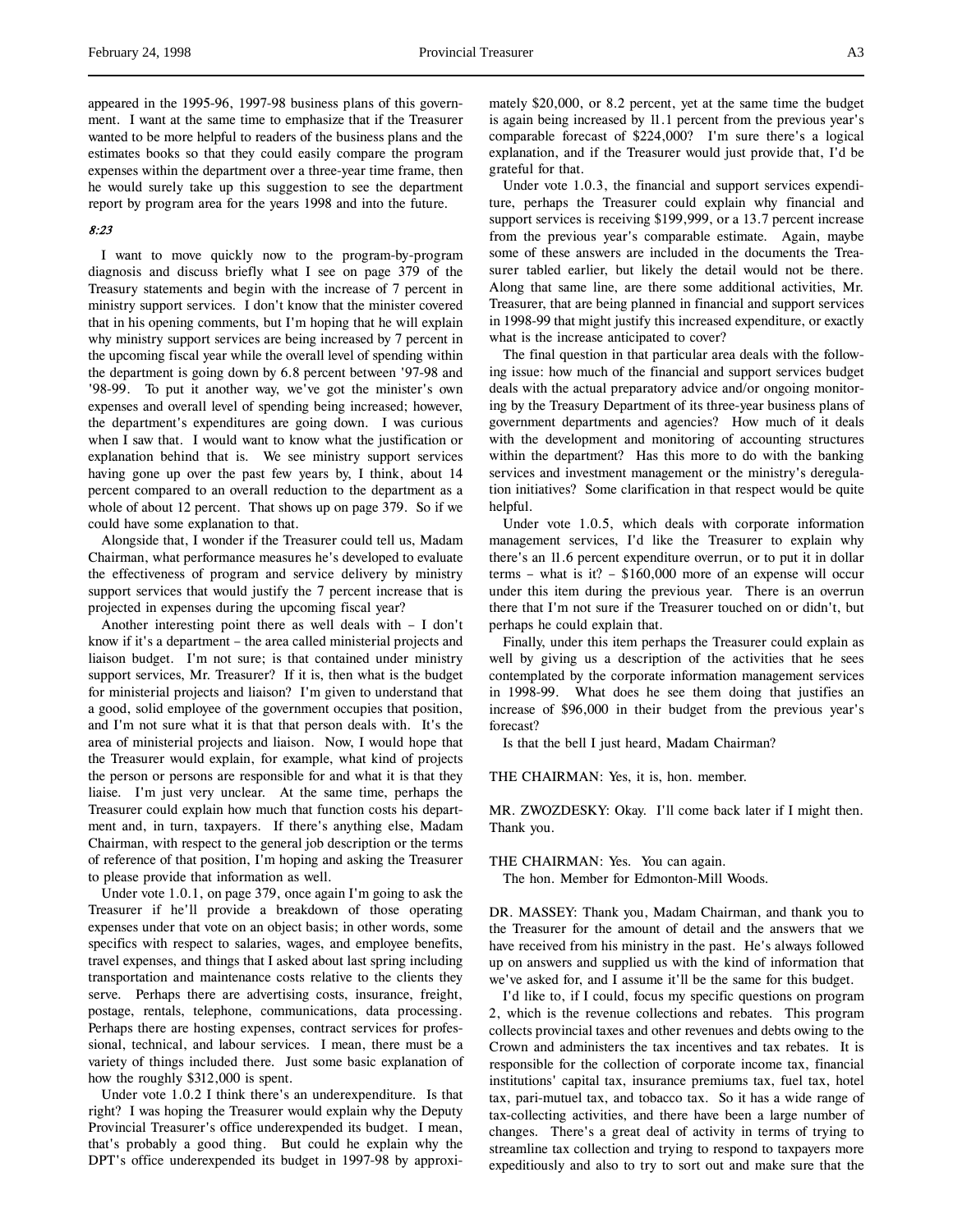government receives those taxes that are due it, so the questions I have are rather detailed in keeping with that activity of the department.

### 8:33

In his opening comments the Treasurer made reference to the \$2.596 million in capital investments for the 1998-1999 enhancements to the tax and financial management systems, making reference to mainframe computers. I wondered if we could have some further information on those changes. They account for a considerable amount of money in this budget and several other budgets in the estimates.

I wonder if the Treasurer could provide a breakdown of the gross operating expenses under the tax and revenue administration for 1998-1999 by the following subprograms: compliance, internal support, revenue operations, strategic management and integration, and tax services. Will the Treasurer provide a breakdown of the tax and revenue administration expenses for 1998-1999 by object? It's listed as \$13.502 million in the estimates. Could we be provided with the projections for the gross operating expenses for tax and revenue administration for 1999-2000 and 2000-01? Could we get a breakdown of the FTEs, the full-time equivalents, and the projections in the tax and revenue administration for 1998- 99, 1999-2000, and further again to 2000-01 to get some idea of the kinds of personnel allocations that will be made in the department?

There have been a number of steps taken to reduce compliance costs within the area of tax and revenue administration. In December 1994 Treasury announced that effective in 1995, 50,000 corporations without taxable income would not be required to file a corporate income tax return with the Alberta government or pay monthly tax installments if their Alberta tax credit was less than \$2,000. Alberta companies that claim the maximum Alberta royalty tax credit will no longer have to apply each month for installments, and in addition to this, Alberta Treasury expected to save \$1.35 million per year from reducing the amount of compensation provided to tax collection agencies. So I have a series of questions.

What savings have been achieved by tax and revenue administration and the private sector with respect to this reduction of filing requirements for corporation taxes? Can the Treasurer provide us with an update on further discussions with industry and professional groups relative to further streamlining of corporate tax collection? What other kinds of things are in the works? What kinds of things are being discussed with those stakeholders?

Will the Treasurer table any reports or studies that have been prepared by the government and industry and professional groups regarding the benefits of streamlining corporate tax collection? I guess we'd like some of the background information that the government has been looking at as they pursue a really worthwhile goal of making it easier for corporations to file and to comply with the tax laws.

What increased efficiencies have been achieved by having propane taxes collected at the wholesale level and allowing retailers to obtain refunds on tax-exempt sales by means of an interactive voice response telephone system? These systems of course are receiving a great deal of attention, and we would be interested in any kinds of evaluations that the department will be conducting on that interactive voice mail response system. It's interesting, as others move into such a system, the kind of mixed responses they get. So we'd be interested in Treasury's experience in this area.

What is the status of the initiative to implement an electronic point-of-sale system to process the tobacco tax refunds for

retailers on Indian reserves under the Alberta Indian tax exemption program? Again, an attempt to help retailers and to cut down on the amount of paperwork involved and to make more immediate the response to ratepayers. What's happening with that initiative? Has the electronic point-of-sale system been expanded to the Alberta Indian tax exemption fuel tax refund? So is there an attempt to move it further from the tobacco tax?

Again, going back to the corporate tax returns, what increased efficiencies have been achieved by the implementation of the imaging and work for technologies for the corporate tax return assessment process, and when will these imaging and work for technologies be expanded to all facets of the tax program? As we move to paperless reporting, just what kind of efficiencies are being achieved? What kind of impact is it having on the Treasury Department as they try to implement this and cut down the amount of paper flow and make more instant the activities of the Treasury Department?

What increased efficiencies have been achieved by permitting those who are claiming the maximum Alberta royalty tax credit from filing one installment application yearly? What's been the impact of that? What are the terms of reference that have been established in the stakeholder consultation process for the review of the Alberta royalty tax credit planned in 1998? What is the background activity to those consultations? We'd like to be privy to that information.

The Treasury Department has, as I said, a lot of activity. A number of those initiatives are co-operative activities or plans or projects with other tax collectors, other provinces and the federal government. So I have a series of questions on some of the projects and some of that activity.

First of all, what is the status of the initiative involving Revenue Canada, Alberta, and Ontario to establish a common electronic filing process for corporations filing corporate tax returns? It seems, again, like a worthy project to co-operate with and benefit from the experience of other provinces in moving to a more paperless filing system. Just exactly what's happened to that project or that planning? Where is it going?

What is the status of joint compliance projects between Alberta and Revenue Canada related to the collection and auditing of tax to reduce compliance costs and to broaden compliance coverage? Again, a project in co-operation with the federal government. Further to that, what is the status of the collaboration between Alberta and Revenue Canada and other provincial jurisdictions to update information-sharing agreements between tax administrations to prevent double taxation and a number of other problems that jurisdictions face?

A couple of questions about, again, the work with the federal government. What is the status of negotiations between Alberta and the government of Canada with respect to the creation of a Canada customs and revenue agency? I understand that those negotiations are going on, it was reported, and the agency was to come into being. Again, related to the creation of that agency, what kinds of efficiencies and savings does the Treasury Department see coming or flowing from the establishment of such an agency? I think some of them are fairly obvious, but it would be interesting to get the thinking of the department on what they see as the benefits from the establishment of such an agency and again what some of the problems might be.

### 8:43

Could we have from the Treasurer some of the reports and studies that've been prepared by and for the government as it relates to increased efficiencies of a national or regional tax collection agency or agencies? Again, what is the background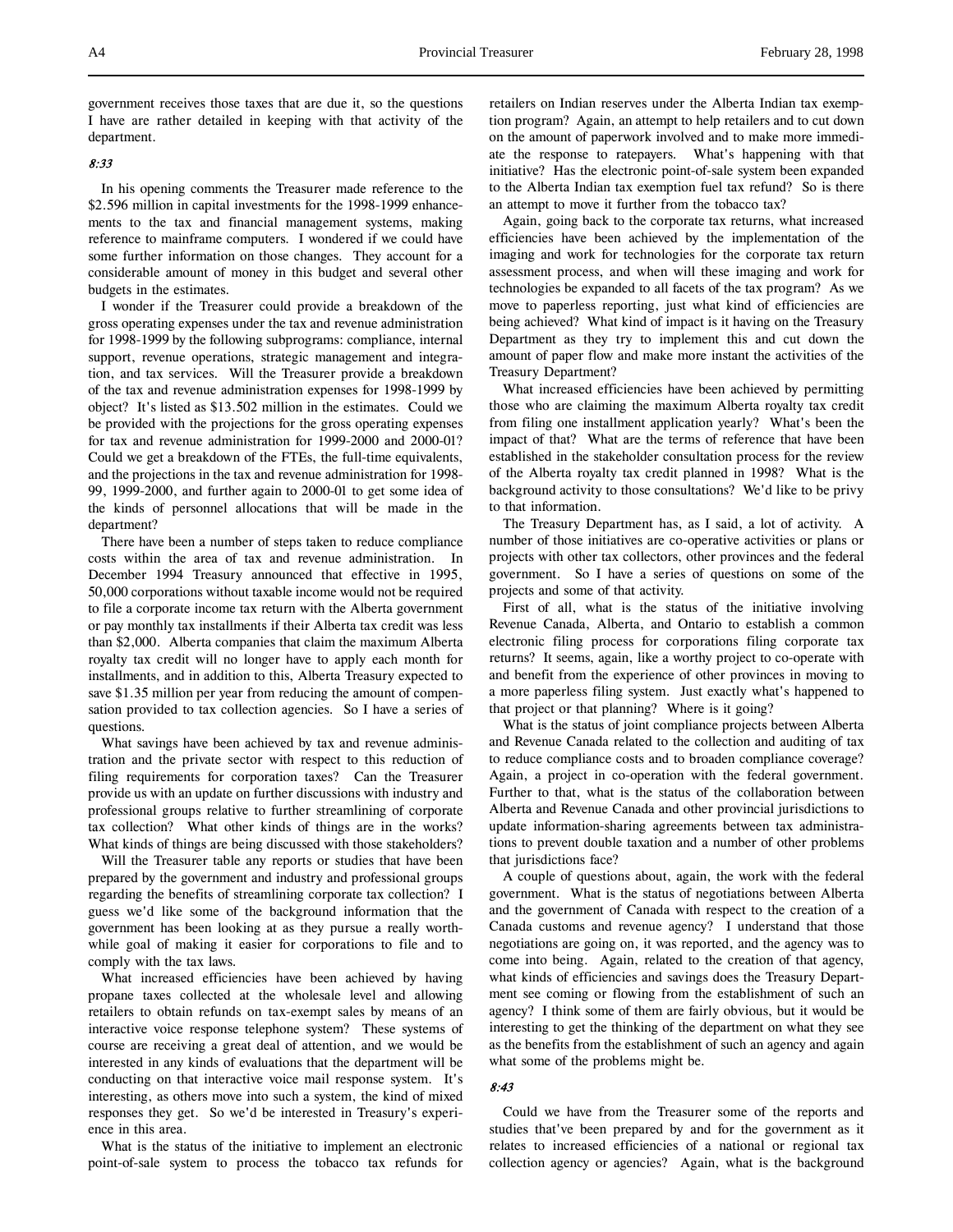information that's being used to determine the shape of those agencies should they go ahead?

A lot of specific questions, Madam Chairman, about the operations of the department. I'd like to, if I could, then move to some of the exploratory work that the Treasurer has talked about and the department has been working on in moving to different taxing systems. I guess I'd like to talk about moving from a taxon-tax to a tax-on-income regime that has arisen. What are some of the administrative and some of the compliance costs that would result from moving from a tax-on-tax to a tax-on-income regime, particularly as it relates to the substitution or the creation of a new Alberta tax form as you shift to the tax-on-income regime?

Has the department or the Treasurer thought of the kind of mechanism, the kinds of things that would have to be in place or could be established under a tax-on-income model to ensure that there will not be a tax shift to middle- and low-income Albertans when such a move is undertaken? Can the Treasurer table any reports assessing the impact of a tax-on-income regime on the various classes of Alberta taxpayers as they stand now? There were some studies prepared by the federal/provincial committee on taxation between 1992 and 1994. Is there additional information that could shed some light on the impact on that kind of a tax program shift?

When is the federal/provincial discussion paper on tax on income expected to be initiated and completed? It's under way, is it? What are the terms of reference? I imagine we'd get the paper, but what are the terms of reference for the development of that discussion paper? Again, it may be in that paper, but we'd be interested in how many provincial income tax brackets are being contemplated under the department's proposal. It would be interesting to see how many brackets are being looked at.

What income thresholds are being considered for each provincial tax bracket? I think that kind of information is necessary to ensure that any kind of a shift maintains the progressivity of the existing tax system. We would be looking at some of the specifics in that proposal. At what levels would nonrefundable tax credit such as the basic personal amount, the age amount, equivalent spousal amount, the CPP contributions, employment CPP contributions, disability – what are the levels they're looking at in terms of establishing a tax-on-income system? Will all nonrefundable tax credits be fully indexed to the rate of inflation in order to prevent the occurrence of tax bracket creep? We've heard a lot about tax bracket creep the last two or three days as the federal government tables its budget.

Is the government considering any new credits under the proposed scheme that they're looking into? Will such a scheme eliminate the .5 percent flat tax and the 8 percent high-income surtax currently in place?

There are some proposals in terms of a flat tax. What impact would the introduction of a flat tax regime have on Alberta taxpayers in the various income classes? What kind of work has the Treasury Department done in that area, and could we have any of the studies that have been undertaken shared with members of the Assembly?

Just one further one. Has the Treasurer considered a phase out of the capital tax on financial institutions? Is that part of the government's thinking?

Now, to close, if I might. There are certainly a lot more questions on program 2 but just a couple more on the tax review committee. Will the Treasurer provide some further information on the mandate of the tax review committee which is going to be set up to examine the options and structures for Alberta's personal income tax regime as it relates to the impact on the economy and marginal tax rates, the impact on different demographic and

different income groups, the degree of simplicity and transparency, the tax competitiveness, and policy implications for families, individuals, and high marginal rates? Just what is the mandate of that committee going to be? How extensively can we expect them to explore the tax system as they review it? Can the Treasurer provide further information on the mandate of the tax review committee to review options for financing the knowledgebased industry in Alberta, research and development in particular, and motion picture, film, and video production? Some of those issues have presented problems in terms of their relationship to the tax system as the restructuring has proceeded.

So a lot of questions, a lot of detail, but it's the kind of detail that this budget evokes. Thank you, Madam Chairman.

#### THE CHAIRMAN: Thank you.

Edmonton-Glenora.

MR. SAPERS: Thank you, Madam Chairman. There's enough detail in here, the size of a dork I think, and I'm looking forward to . . . [interjection] Not to concern yourself.

### AN HON. MEMBER: The size of a door.

#### MR. SAPERS: With a K. It's all right.

I would like to talk to you about your business plan, Mr. Treasurer, and if time permits, I have some specific questions as well about program 3. I'm always fascinated by the business plans as they've been evolving. I note that the business plan for your department this year is again a slightly different format from what we've seen in the past. I would very much appreciate from you a general comment first about what you perceive as the best way to present this kind of planning information. We've seen three-year projections and five-year projections, and we've seen business plans that don't have rolling time lines but that have key performance indicators. We've seen them combined, the key perform indicators with time lines, and we've seen a slight variation of that, which is how I perceive yours, which takes us through all of the goals of your department and then provides some detail regarding strategies, outcomes, and performance measures or targets.

### [Mr. Severtson in the chair]

A general comment as well, before I get into the specific details, is that often some of the outcomes and performance measures can be a little interchangeable. Like, if you look at the wording, it would be pretty easy to move an output to an outcome or an outcome as a performance measure or a target. I know that a lot of work has been done in the government, and I know that your department has led some of that work, and it would just be nice to see some common language, not just throughout all of the business plans but at least within one department's business plan.

The first detail that I'm after is under goal 1, which is "a healthy and sustainable financial position." The very first set of strategies has to do with paying down the province's net debt. The outcomes as stated are that "the province's finances are in order and the debt burden for all Albertans is reduced," which is very nice. The performance measure is: "net debt; target: \$0/person." That is exactly the kind of target that screams out for a time line and to show what the impact would be. I've had economists tell me that it would be easy to get the net debt down: just not spend any money. You know, you'd put it all into the debt. So obviously there's a trade-off. I don't mean this to be a rhetorical question. Obviously, you've got to make some very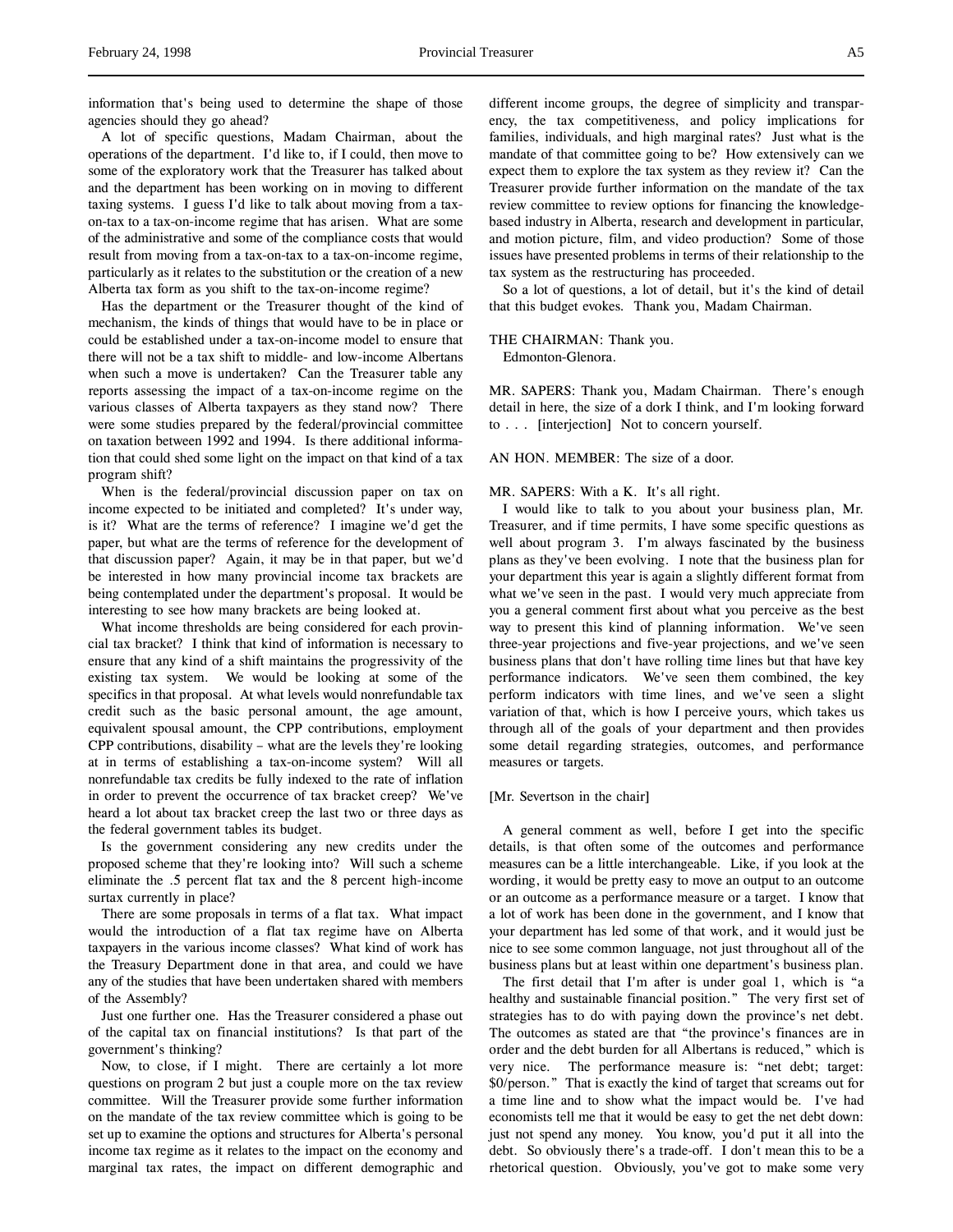tough decisions, and one of those decisions is the speed, and we have had political discourse in this province over the speed of paying off the net debt. So for this target it would be nice to see where you've come down with this business plan on that discussion.

## 8:53

Later on in your business plan on the same general goal you make the point that as a strategy Alberta's position on federal/provincial fiscal arrangements needs more equality. The outcome is that Alberta will be treated equally. Equally to what? Is this in relation to all other provinces, or is there some ideal model? Is there some ideal forecast or projection in terms of transfer payments? The strategy talks about working with other provinces and issuing joint provincial statements. There are regional variations. The shifting of dollars around through the Canada Health and social transfer and some of the other mechanisms we had for equalizing the wealth to some extent in the country are designed to some extent so that all Canadians can enjoy a certain level of prosperity, and I'm just wondering what exactly it is that you're leading your department towards when you make the statement "Alberta treated equally."

I note that the performance measure says,

Alberta per capita cash Canada Health and Social Transfer . . . from the federal government; target: transfer equal to other provinces.

Does that also mean that the tax points and all of the other things would all fall into line so that there would be total equality? I'm wondering if that particular vision of being treated exactly the same as all other provinces might in some way backfire on us, if we do ourselves our disservice because of the rather robust nature of this province's economy. So I just need some detail there.

Goal 2, "an accountable government." You've certainly spoken at length about the openness and transparency of this government. I have to give the government a fair bit of credit. Over the short time that I've been in this Legislature, I've seen some changes that I think are very positive changes, and I think there has been some more openness and some more accountability. I'm concerned about some decisions, not rolling up all the departmental plans in one place. Anyway, I think there are some difficulties, but it's better than it's been in the past.

One of the strategies under goal 2 is to provide "reliable, relevant, understandable and comparable information" about the government's plans, goals, strategies, et cetera. The performance measures and targets listed for that set of strategies is as follows, that the "satisfaction of Albertans that the government's financial and performance report is complete and accurate." The target is that four out of five Albertans are satisfied or very satisfied. It goes on to talk about the portion of Albertans who are aware of the government's financial performance; four out of five are aware. "Portion of Albertans aware of the government's budget situation:" four out of five are aware.

Well, that's terrific. How exactly are you going to measure that? Is this part of an ongoing polling strategy? Is it focus groups? What happens if they're not and if you find that three out of five are aware or three out of five are satisfied? Do you do more polling? Do you ask different questions? Where do you make corrections if the communication doesn't seem to be working? Underlying that whole set of questions, Mr. Treasurer, is, you know, that this can't just be a communication strategy. You've demonstrated in the House that you're a student of history, and you know that it's easy to convince people of things if you repeat a message often enough and with enough power and if you have enough status as the teller of the tale. I don't think

this can just be a communications plan, and I'm not suggesting that it's just a communications plan for the government. But when you see a performance measure that just says that four out of five people are aware, it leaves me wondering whether that's the best measure of performance, that information is reliable and relevant.

Perhaps a different measure or better measure would be that people outside of the province were aware and considered the information to be accurate, that some other measures about outside investment, some other third-party or neutral indicators that the image of Alberta from outside of this province's own boundaries was enhanced by or was consistent with the government's vision. It just seems to me that maybe some external tests could be used there.

Another strategy under goal 2 is to "facilitate increased ministry responsibility and accountability for financial management." I think I mentioned this last year in debates, and I continue to be amused by this one. One of the performance measures there – and I know it's not indicated as a key one – is the "satisfaction of deputy heads with the government's accountability system; target: 4 out of 5 [of the deputy heads] satisfied or very satisfied."

Well, I have a couple of questions about this. The deputy heads are responsible for implementing the minister's policy and the vision of the government, and if the vision of the government and the government's policy is increased ministry responsibility and accountability for fiscal management and then we're looking, as a performance measure, to see whether or not the deputy heads are happy with the job they've done, essentially, it seems to me that we could guarantee a couple of things here. We could guarantee that five out of five are going to be very satisfied or that a whole bunch are going to be looking for new work. So, you know, it's a bit of a tautology there in the measurement.

I'm not saying that it's not important to get the view and the image from our deputy ministers, and I'm also not in any way slighting the effort that they or the people that work for them are doing. I'm just suggesting that's not perhaps the strongest performance measure, and you also don't go on to say how it's measured. I mean, that's a pretty select group, deputy heads; we don't have more than a handful of them. So it's not exactly the kind of thing we can do by a random survey. What's the downside if somebody says, "Well, no, Mr. Minister, I'm really not satisfied with the ministry responsibility and accountability"? It seems to be that would be tantamount to an exit interview. As I say, I think I mentioned this last year, and I see it again in the business plan. So maybe you could even tell us how it worked last year. I know there's been a little bit of turnover, and maybe that accounts for it.

Goal number 3: "a fair, competitive, and simple provincial tax system managed efficiently and effectively." A great goal. I see that one of the first set of outcomes includes "a tax system that encourages Albertans to work and supports families" and "high employment participation rates." The target is that personal income tax is the lowest in Canada. The provincial tax load for a family of four target: lowest in Canada. Absolutely admirable. Where do you calculate user fees? Where do you calculate health care premiums? Is your department actually going to paint a picture that takes in the entire cost of being a citizen in the province of Alberta? Each of us and each of our constituents pay to government or to agents of government considerably more money than the money that's taken off our paycheques at the end of every month. I'm just wondering if the calculation that you use for the tax load on a family of four doesn't include the typical family's user fees and health care premiums, whether or not it's really a reliable measure.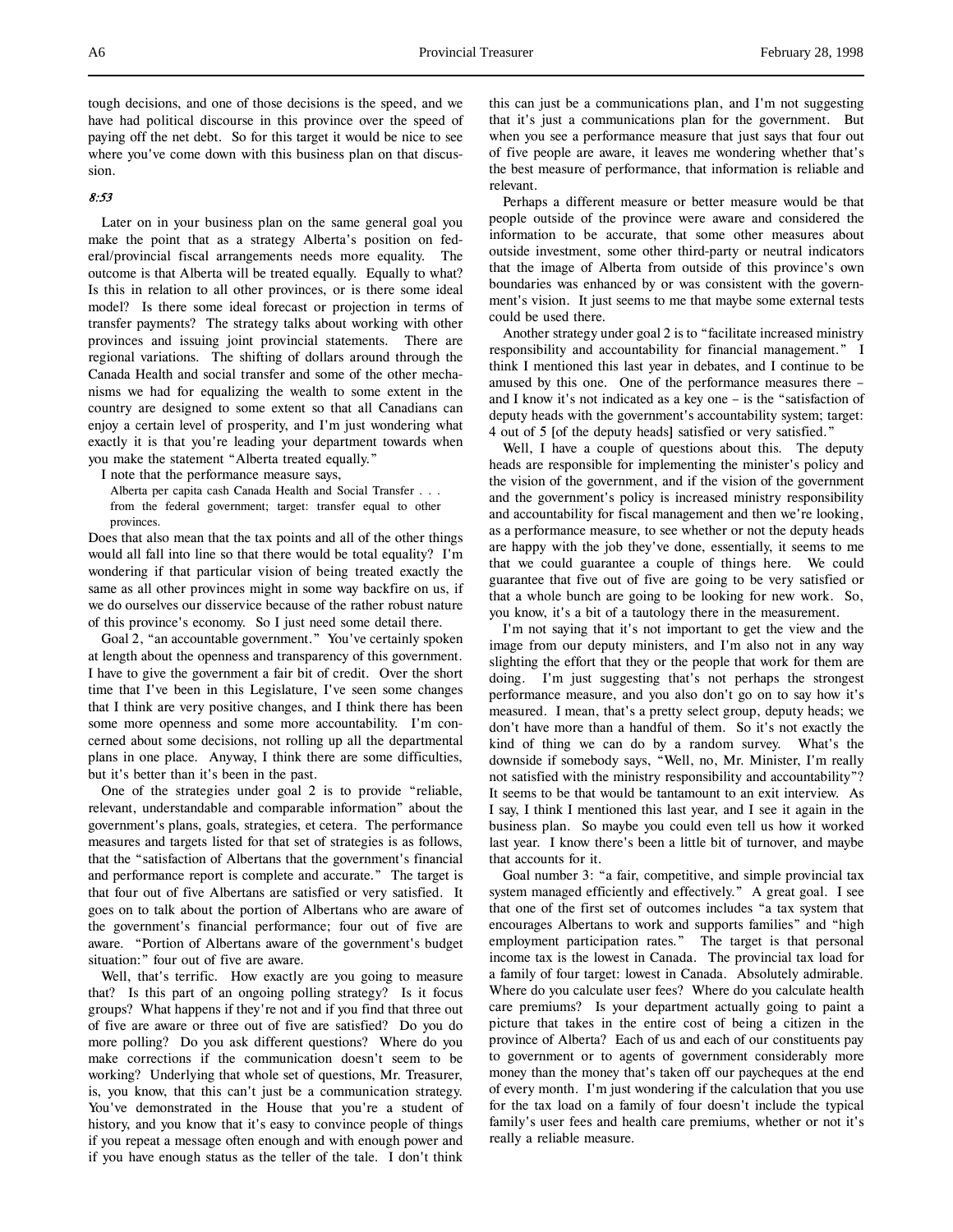### 9:03

There's another one that I have some concerns about as well, and I'm at a real risk of being misunderstood here. We talk about taxes, and none of us are supposed to talk about the T word out loud. The "provincial tax load on business; target: the lowest in Canada." The outcome is to be "a competitive corporate tax regime that attracts business and investment." Well, that's great, and I would argue that that should be a goal, an appropriate goal. But it's also a bit of a game of chicken. What if another jurisdiction wants to commit suicide? In this race to the top or race to the bottom, what if another jurisdiction says: we're not going to let Alberta get away with that? There are people back east, Mr. Treasurer, that are doing really silly things in their jurisdictions, and maybe we don't want to necessarily hang our hat on that one. So at what point would you moderate that? Have you in fact calculated a bottom line or a floor level of corporate tax below which you would not probe because it would be counterproductive, because it would do a disservice to the people of Alberta because we simply would be abandoning revenue that (a) would be legitimate and (b) would be necessary to maintain the overall quality of life that we want for this province?

Goal 4: "Investment returns maximized and borrowing costs minimized subject to acceptable risk." I'm glad to see that goal in the business plan. I'm looking at the strategies related to the windup of non core financial assets, and you note in the business plan: including AGT and N.A. Properties. The outcome is sort of – well, it doesn't advance our understanding much of the goal. It just says: "increasing focus on market investment activity." Well, yeah. What else would you expect. My question is. You've got as a performance measure that the dollars received would be "better than book value" and that the "assets remaining to be disposed of [would become] zero" and that the "amount of contingent liabilities under administration [would be] zero." You make an allowance for ongoing programs. I'm just wondering what kind of management that is.

We've had one minister of Executive Council bragging in the past that we've written off 2 billion or 2 and a half billion dollars worth of assets with Alberta Mortgage and Housing Corporation properties, and it was seen as justifiable, that it was a good loss to take because it got us out of that particular line of business. I'm wondering what kind of time line we're looking at to get the assets remaining down to zero. Again, I'm wondering if in fact your officials have calculated a bottom-line figure. It's one thing to say that you have as one outcome or one target, "better than book value"; another is that they should be "zero." Where are you putting the priority? We can make sure that there's nothing left in the portfolio by selling everything off at a fire sale price. My impression is that that has been the direction of some ministers in this government, that the highest priority is just to get rid of the asset no matter what. So I want to know where you'd put the priority. Is the performance measure of a return "better than book value" a higher or a lower priority than getting the asset base down to zero? Again, over what time would you do that?

Goal 5: "an efficient, fair and competitive capital market and an efficient and fair regulatory environment for financial institutions." I also understand, coming from that goal – and I was surprised that I didn't see it; at least it didn't leap out at me. There's some legislation that's pending. At least we've seen the presession announcement of some legislation that probably flows from this goal, and I'm anxious to debate those bills in the House. One of the performance measures here that I was particularly interested in is the one that flows from the strategy that calls for

reducing, simplifying, and harmonizing regulations with other jurisdictions and talks about "an efficient capital market in Alberta and confidence in that market."

The performance measure is one that's put in bold, and we're told in your business plan that when it's a bold performance measure, it's a key performance measure. So this key performance measure is that Alberta's market share of investment capital is maintained. That's not a particularly aggressive performance measure. I would like to know why, especially in light of some of the other performance measures which are very aggressive – you know, we'll have the lowest in Canada; we'll get things down to zero – this one, particularly with the kind of strength that's in our economy right now, is sort of a modest performance measure. Could we not look at 5 percent, 10 percent, 2 percent, 1 percent growth in Alberta's share of investment capital?

I'm thinking particularly of all of the potential that we have right now in growing some of our high-tech, biotech, medical technology businesses and industries in this province. There's a tremendous amount of research activity, a tremendous amount of investment of intellectual capital in those fields right now that inevitably at least should be attracting financial capital. I'd hate to see all of that intellectual capital that's going to work in this province simply create market opportunities in other jurisdictions. I was a little curious about that one.

Also in goal 5 I note the performance measure that's linked to monitoring Alberta incorporated credit unions and relying on "federal and other provincial governments for the solvency regulation of financial institutions." The performance measure that's linked to that strategy says that the "percentage of recommendations relating to companies, compliance with legislation and sound business practices that are complied with" should be 100 percent. Well, that's great, but what is it now? This goes back to my first comment, Mr. Treasurer that these performance measures, outcomes, and strategies will sort of just hang in time all by themselves. If you don't have something to relate them to, it's hard to know whether that's a good or a bad measure. So if we've had 100 percent compliance in the province for the last five years, then this performance measure is status quo. If it's 70 percent compliance, then it's tremendous growth, and I'd like to know which.

I guess I'll have to rise again.

THE DEPUTY CHAIRMAN: The hon. Member for Edmonton-Gold Bar.

MR. MacDONALD: Thank you, Mr. Chairman. It's a pleasure to have the opportunity to ask the hon. Member for Red Deer-North some questions on his budget. It's an extensive document, and the staff must have worked long and hard at this. I appreciate the tabling of the errata concerning my questions yesterday in the Assembly. However, I'm not quite satisfied with his calculations, and I will get to them later.

The Provincial Treasurer, when I was first elected to the Assembly, came in here with this loony on his lapel, and it represented the sweat-soaked loony of the Alberta taxpayer. I'm sure he sees that, but I see something different. Every time I see the Provincial Treasurer come in with that loony in his lapel, Mr. Chairman, I think of Swan Hills and the dollar that this province is going to get back whenever that is sold. That loony represents loans gone bad, loan guarantees gone sour. We can think of the old black and white movies where at the frat house there would be one of the students that had a kick-me sign on his back. Well, this government should have a sign on their back: pick my pocket.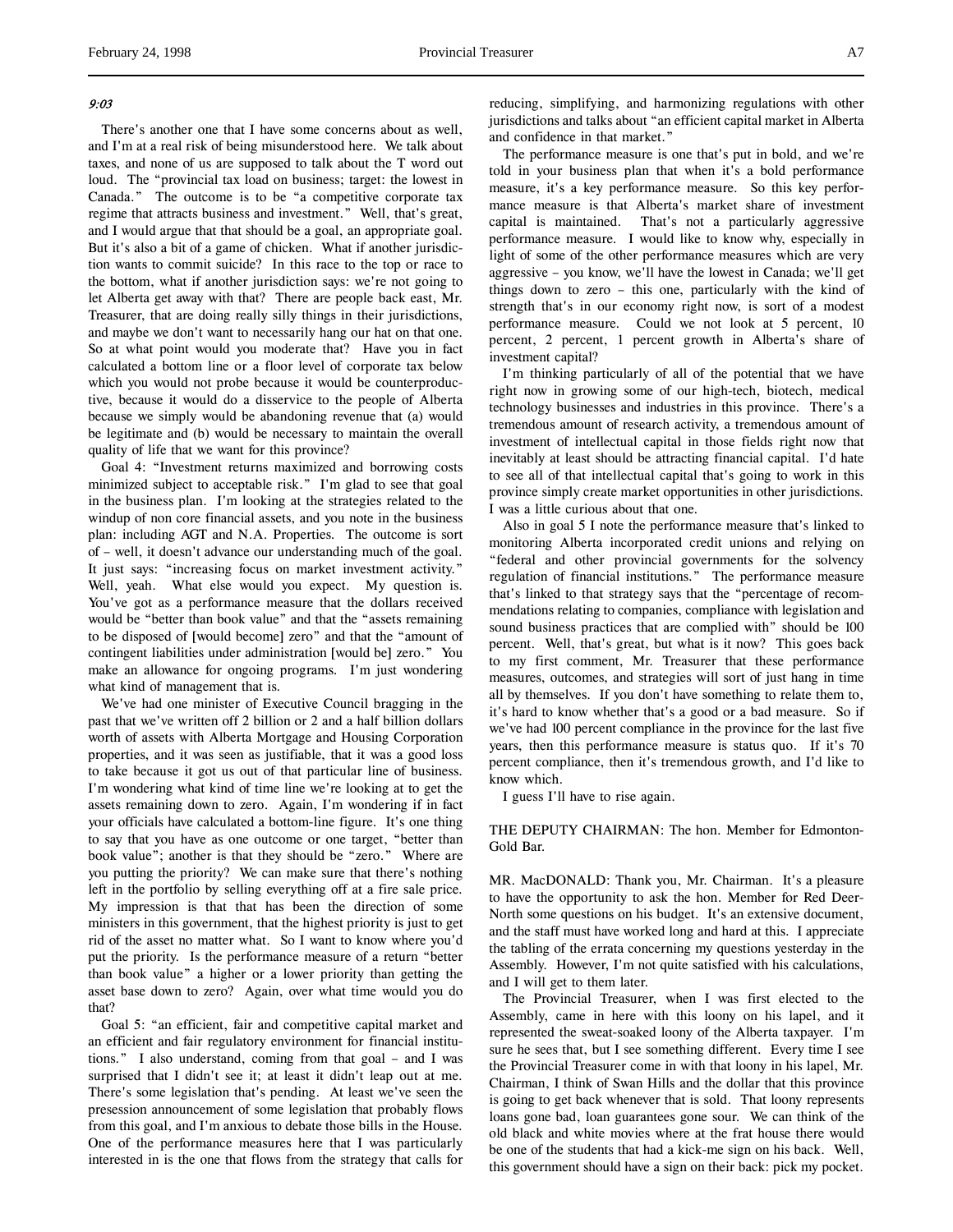There's a lot of business interests that certainly over the years have picked the pocket of this government and its various ministries.

The loans and the loan guarantee division, Mr. Chairman. How much of the \$7.46 million budget of finance is being allocated in 1998-99 to administer remaining loans and loan guarantees and related asset sales?

# 9:13

Will the Treasurer indicate what steps his ministry has taken to track all indemnities and financial commitments provided by departments and provincial corporations and to properly assess exposure to loss. What system has his department developed to report all these indemnities and commitments and include this information within the public accounts and his department's budget?

Will the Provincial Treasurer provide any information on the process that is established to divest government of investments such as the AGT Commission and N.A. Properties (1994) Limited. Can he explain the role and function played by the interdepartmental divesture committees. Does this divestment process include the following steps on a regular basis: for example, studies on business evaluations; information that's available to potential purchasers; soliciting, receiving, and assessing bids; conducting negotiations with one or more bidders in terms of divestment; making recommendations to ministers on the acceptability of the bids; executing the sale agreement; ensuring all preconditions are fulfilled for settlement of the sale contract?

How does the loans and guarantees division use monthly cash flow statements, quarterly financial reports, business plans, financial projections and appraisals, and valuations from companies that have received loans or guarantees from the government to prepare interim and annual financial statements as required under sections 5.2 and 5.3 of the loans and guarantees manual?

Will the Treasurer table the latest interim and annual financial statements and their analyses prepared by the loans and guarantees division under sections 5.2 and 5.3 of the loans and guarantees manual as it relates to the province's financial involvement in Centennial Food Corp., Pratt & Whitney Canada Inc., Alberta-Pacific pulp mill project, the Ridley Grain company, Murphy Oil Company Ltd., Vencap acquisition corporation, Alberta Newsprint Funding Corporation, Canadian Airlines International, Kananaskis Alpine Resort, the Centre for Frontier Engineering Research,; Pocaterra Development Corporation, and North Saskatchewan River Boat.

Now, as I recall, the Premier made a commitment in February of 1998 in this Legislative Assembly on the Al-Pac loans, and that's very similar to these corporate enterprises. Will the Treasurer provide information on any restructuring proposals that have been worked on by loan and loan guarantees for such ventures as the North Saskatchewan River Boat, Centennial Food Corp., Kananaskis Alpine Resort, the Pocaterra Development Corporation, and this Ridley Grain Ltd.

Will the Treasurer provide a breakdown of the \$15 million provision for doubtful accounts – that's a nice way of describing it, doubtful accounts – and the \$15 million provision for loans, guarantees, and indemnities as of March 31, 1998, contained on page 72 of Budget '98.

Will the Treasurer also provide, Mr. Chairman, a breakdown of the \$44 million provision for doubtful loans, advances, implemented guarantees, and indemnities as of March 31, 1998, as disclosed on page 76 of Budget '98.

Will the Treasurer please provide a breakdown of the \$53

million estimated liability for guarantees and indemnities as of March 31, 1998, as disclosed on page 77 of Budget '98.

Will the Treasurer provide an update on the status of the \$1.3 million loan guarantee to the North Saskatchewan River Boat Ltd. What recovery is expected by the Treasury Branch on its outstanding loan, and what is the expected payment by the government under the guarantee? Will the Treasurer confirm that the \$1.3 million is contained within the \$53 million provision for estimated liability for guarantees and indemnities as of March 31, 1998, contained on page 77 of Budget '98?

Can the Treasurer please provide an update on the status of loan guarantees to Pocaterra Development Corporation and the Kananaskis Alpine Resort? How much of the \$9 million in guarantees is contained within the \$53 million provision for estimated liability for guarantees and indemnities as of March 31, 1998? This is also on page 77 of Budget '98.

Will the Treasurer confirm that a \$750,000 payment under guarantee was paid to the Alberta Treasury Branches on the Skimmer Oil Separators guarantee in May of 1997?

Will the Treasurer provide a breakdown of the \$1 million outstanding under the export loan program as of March 31, 1998?

Will the Treasurer provide an update on the status of the \$3 million loan guarantee to the Centre for Frontier Engineering Research?

Will the Treasurer please provide an update on the status of the \$11 million in guarantees outstanding to Canadian Airlines?

Will the Treasurer provide an update on the \$143 million in guarantees outstanding to the Alberta Newsprint Funding Corporation? What is the status of discussions with the lender as it pertains to the difference in reporting on the contingent liability as of March 31, 1997? That's \$136 million versus \$143 million.

Will the Treasurer provide an update on the status of the \$6 million loan to Pratt & Whitney Canada?

Will the Treasurer provide an update on the status of the \$141 million investment in Ridley Grain Ltd.?

### [Mrs. Gordon in the chair]

Madam Chairman, will the Treasurer please provide further information on the terms and conditions of the repayment of the \$14 million loan provided to Centennial Food Corp.? Will the Treasurer indicate how much in interest payments have been made on the loan to the 31st of January 1998? Interest rates have varied very much, and we need to know how much unpaid interest has accrued on this loan between March 1991 and January 31, 1998.

MR. DAY: Which loan was that?

MR. MacDONALD: This was Centennial Food Corp.

How much of the \$14 million owing on the Centennial Food loan is contained within the \$44 million allowance for doubtful loans, advances, implemented guarantees, and indemnities as of March 31, 1998, contained in the budget?

What are the estimates of pulp prices produced by Resource Information Systems Inc. over the term 1997 through to the year 2010, northern bleached softwood kraft, northern bleached hardwood kraft, on which the carrying value of the Al-Pac loans, \$374 million – and there's a \$114 million provision for credit impairment. What are these based on as of March 31, 1998? Will the Treasurer indicate the cash flow projections for the Al-Pac project for the period 1998 to 2010 that were utilized by the Alberta Treasury to arrive at the \$260 million carrying value as of March 31, 1998?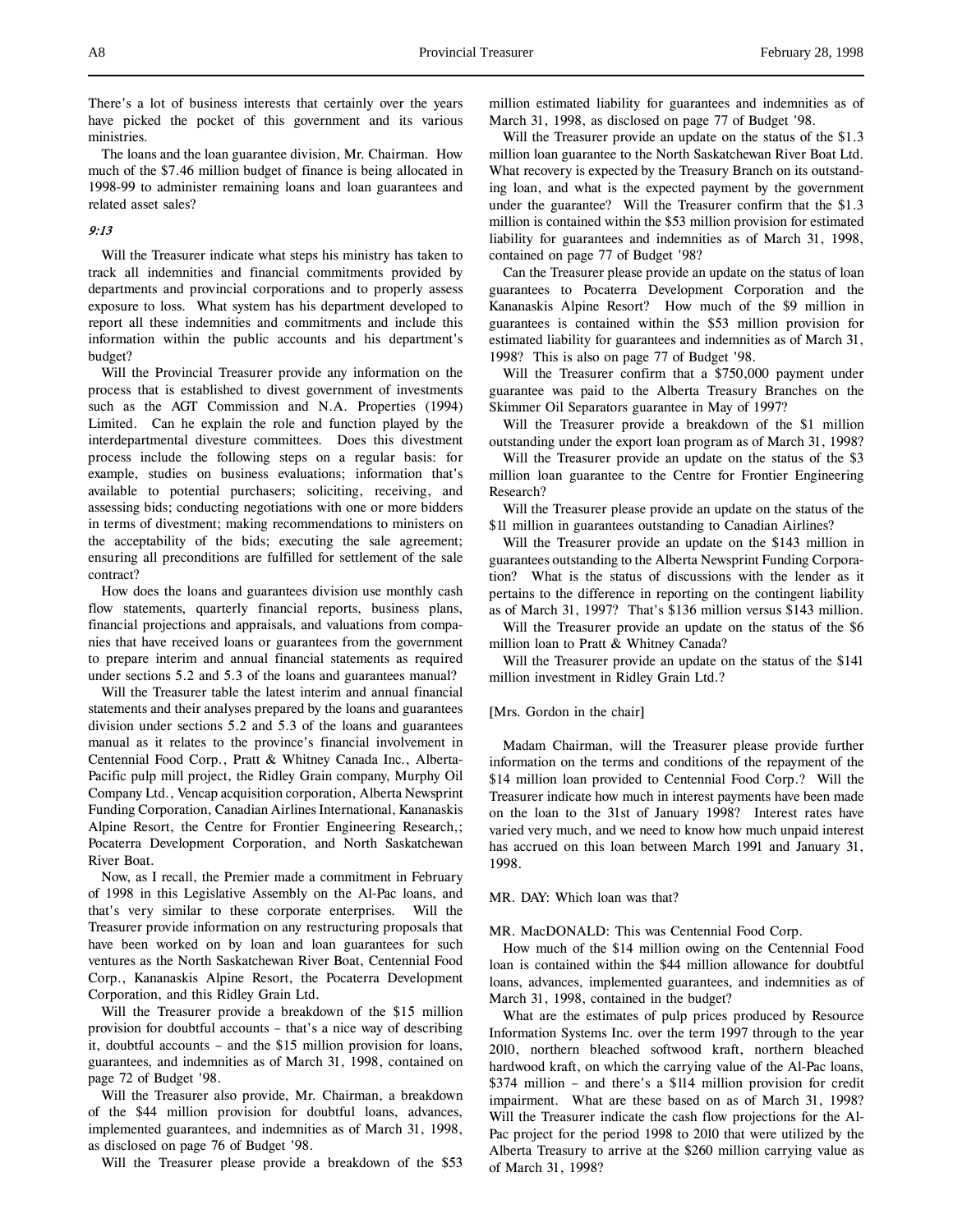# 9:23

Will the Treasurer release and tell us what amount of net cash flow the Al-Pac joint venture has to generate on a monthly basis in order to make the \$2.8 million in monthly interest payments on the heritage fund loan? What are the required thresholds for pulp prices, volumes of production, volumes of sales, and operating costs that allow for the payment of monthly interest charges on the heritage fund loan to Al-Pac?

Now, the banking and cash management. This provides banking and cash management services to many government entities. What performance indicators have been established by your department to evaluate effectiveness in this area? Which benchmarks have been developed for these measures? What are the implications of maintaining banking systems to maximize cash, particularly in relation to the increase in liquid assets in the heritage fund and the consolidated cash investment trust fund?

How does the Treasurer expect to increase analytical capability, including external expertise, to assess alternatives, measure risks, and employ options, swaps, and other financial products to manage the liability portfolio?

Will the Treasurer provide further information on the operation of the consolidated cash investment trust fund as a tool of asset management and the financial institution reporting systems that are in place to monitor performance?

Will the Treasurer indicate the number of securities transactions that were undertaken by the cash, banking, and securities administration during 1997-1998 and the expected level of activity during 1998-99? Will the Treasurer comment on how effective the contracting of cash, banking, and securities administration with external financial institutions is in bringing cash quickly into the Alberta system? How much cash flow is banking and cash management projected to handle in 1998-99? I understand that \$194 million was handled in 1996-97. That's including revenues, expenses, investment, and debt transactions. How many further reductions in bank accounts are expected in 1998-99 resulting in improved banking efficiencies?

Now, Madam Chairperson, I've asked the Provincial Treasurer many, many questions. I hope in the future to only ask him one question at a time in question period. The hon. critic from Edmonton-Mill Creek has many more questions also for the Provincial Treasurer, so I will allow him some more time.

Thank you.

THE CHAIRMAN: Thank you, hon. member. The hon. Member for Edmonton-Mill Creek.

MR. ZWOZDESKY: Thank you, Madam Chairman. I'm prepared to go ahead, but I was wanting to allow members on the other side of the House to ask any questions, should they wish to.

MR. DAY: They ask me stuff all day long.

MR. ZWOZDESKY: The Treasurer's telling us that they ask him questions all day long, so perhaps we'll leave it at that. If there's nobody from the other side who wishes to speak, then may I go ahead?

MR. ZWOZDESKY: Thank you, Madam Chairman. I want to again just preface my questions with a couple of quick observations in a general sense. I wonder whether the Treasurer has now had an opportunity to review some of the Treasury Department management strategies and management techniques as employed by the state of Minnesota. I think the Treasurer may recall that I spoke to him about the issue of projections and calculations in terms of revenues and expenses and the Minnesota model being studied.

In particular, I was struck by the fact that the state of Minnesota, Madam Chairman, and perhaps other states as well, employs a system that requires them, I think legislatively, to be within a 5 percent accuracy rate on their expense projections. I don't think we have a problem in this province on expense calculations as such. But, at the same time, they also require themselves to be performing at a 95 percent accuracy rate insofar as projections on revenues are concerned. I think that's their target, hon. Provincial Treasurer.

### MR. DAY: What happens if they don't hit it?

MR. ZWOZDESKY: Well, I mean, if they don't hit it, I don't they think they go to jail or anything, but I think they strive for that kind of benchmark.

What brings it to my attention at this time is simply the fact that as I read through and look at these projections for expenses and so on in the Treasurer's own department, I'm sort of taking a little broader view here. I'd like to know if the Treasurer would contemplate bringing in that type of performance measure or benchmark, a target if you will, that would require the department to not only aspire to that kind of accuracy projection but also would in a manner of speaking I guess help the release of documents to support those particular projections and calculations. The expenses are no problems. We're following those because they're listed differently, and we know that the government isn't going to overspend because there is a law that prevents them from ever going into a deficit position again, and I support that law one hundred percent.

On the other side, the revenue side, Madam Chairman, I think we can do a much better job as a province – more specifically they can do a much better job, you and the government can do a much better job – in presenting the types of forecasts that are a lot closer than we've seen in the last year or two. I mean, to project a \$100 million to a \$754 million surplus and then come in at \$1.3 billion or \$1.5 billion or \$2.2 billion or \$2.5 billion, let's admit that that's quite a huge spread. I mean, I'm happy to see that we're getting those kinds of surpluses. I'm simply saying that if we're out by billions of dollars, in my view that's a little bit out of whack.

I'm hoping the Treasurer will take this as a positive suggestion, again, to please look at what it is that the Minnesota model is all about. If he doesn't have it at his disposal, I would undertake to provide it to him.

Now, let's go back to the specifics of the Treasury department budget, which we're reviewing tonight. I'm struck by another area on page 379, to sort of pick up where I left off, and that's under vote 1.0.7, which is the communications department, Madam Chairman. I want to go on record as saying that I have a great deal of respect for the people who work in the Treasurer's communications department. These are very, very serious people who I think do a good job communicating whatever it is that the Treasurer requires to be done. I know that they're always out there, ever vigilant, listening to comments that I and other colleagues are making with respect to Treasury, and they handle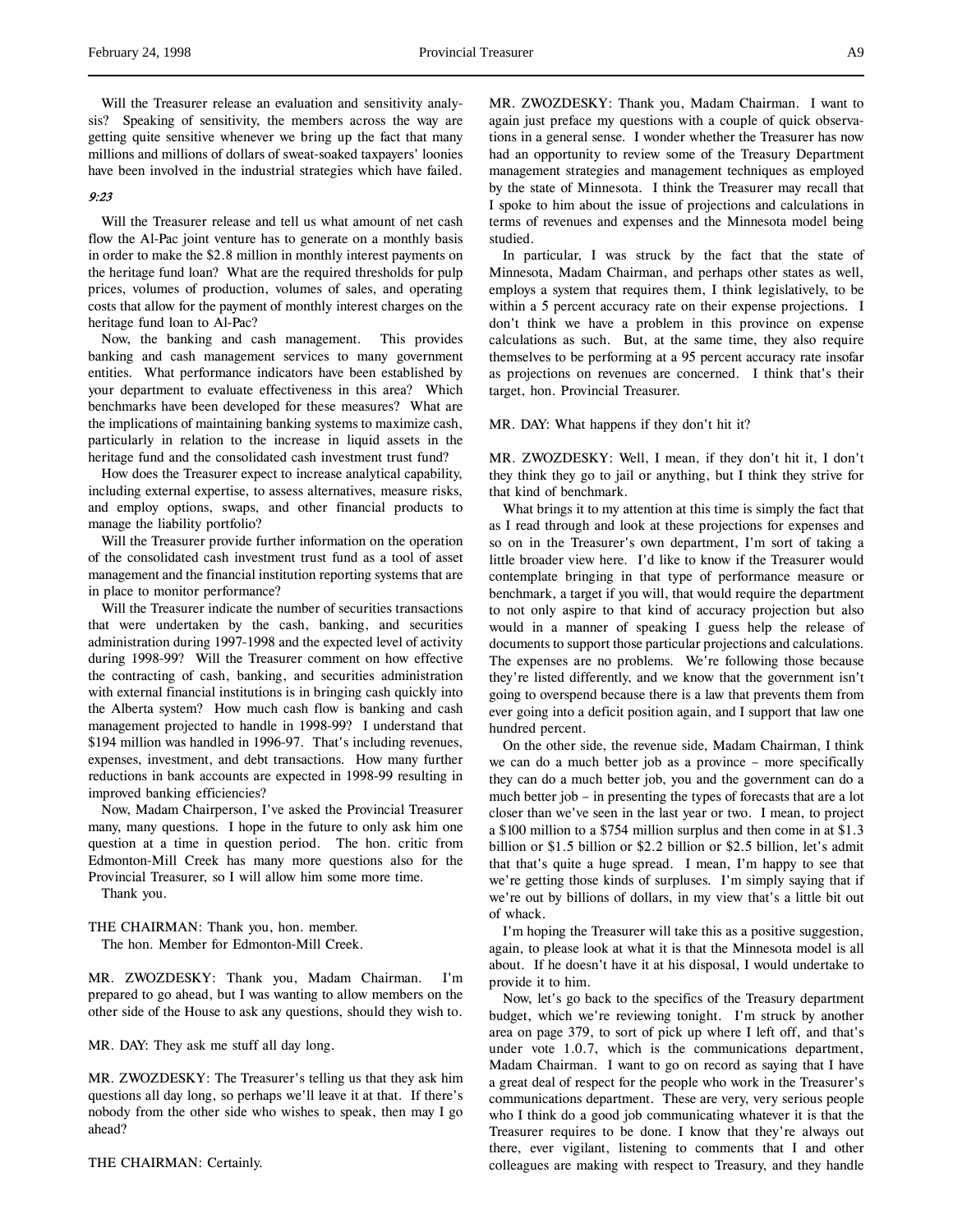their job with great aplomb and with some respect, which I try to reciprocate.

In that regard, I was hoping that the Treasurer might comment on some of the initiatives and activities that his department of communications undertakes that actually require the expenditure of \$422,000. That's almost half a million dollars. I can appreciate that it's important to communicate. I can appreciate that it takes a staff of people to do that communicating, but I'm not sure what all is done by way of special projects and initiatives that require that large an expenditure. I'm not even sure how many staff there are. I've only met, I think, two or three people in that department. I'd appreciate some comment on what it is that the activities are comprised of.

So if we could find out from the Treasurer how many full-time employees are involved in the communications division and what his projected level of employment for that division is for '98-99, I'd be very grateful. Perhaps it would be helpful even to know how many of them are full-time and how many of them are parttime just so that we have some handle on that and/or if some are just on straight contract position with the Treasurer.

# 9:33

At the same time, still dealing with the communications budget, a repeat question from last year, Madam Chairman, if you'll allow it, but one to which we did not get an answer, so I'm going to pose the question again. This is not a barn burner question, but it is an important question that I get asked about and am curious about myself; that is, a breakdown again by object in the communications department. I'd be curious to know, as would many Albertans, what the salaries, wages, benefits, travel expenses, and all the normal things are that add up to that \$422,000.

Finally on this issue I wonder whether or not the Treasurer is contemplating a monthly staff newsletter. It seems to me that there was one talked about at some point. I'm not sure whether a monthly staff newsletter is still being prepared by the communications division or not, but I do believe there was one at one point. Maybe the Treasurer would put me on his courtesy distribution list. I don't know. There would be an interesting answer, I'm sure.

My last question on the communications division is directed to the Treasurer. How much of the communications division budget is devoted to the public relations consulting services and to the graphic design and print production phases of the Treasurer's operation?

I want to go now, if I could, to vote 1.0.8, which reflects the standing policy committee on financial planning and human resources. I don't know, Madam Chairman, what specifically it is that the standing policy committee on financial planning and human resources does or does not do in its review and/or approval of the three-year business plans, but I'm assuming they have some role in that respect, and I would like the Treasurer to begin by clarifying for us what specifically that role is.

I also want to say that this is another one of these standing policy committees which does not include any opposition members. There's probably a reason for that. I mean, the obvious reason is, you know, one of politics, but it's always I think in the government's best interest to live up to the OATH formula: openness, accountability, transparency, and honesty. I'm trying to implant that acronym firmly with all members, but particularly with the Treasurer, with whom I enjoy some rapport. I can't help but believe that it would be in his best interests and the best interests of the government to at some point open up the standing policy committees a little bit and perhaps from time to time include a guest such as the critic for an area.

MR. HIERATH: Open the door, Stock. Open the door.

MR. ZWOZDESKY: Well, the Treasurer has done some very open and accountable things in his time, and I've congratulated him for that. I'll give you one quick example, hon. Member for Cardston-Taber-Warner, and we saw that example just a couple of weeks ago when for the first time in the history of the province of Alberta this particular Provincial Treasurer allowed an MLA or designate from each of the opposition parties to come in on an embargoed basis and have a preview of the provincial budget. Well, that deserves some applause, because that was a good move.

I have said it before and I'll say it again: when the government does something correct and proper and something that moves the system forward and is in the aim of transparency and openness, I will congratulate the government on it. When it does something secret and, dare I say, arrogant, I will complain and comment on that as well, such as the 90-page Goepel Shields report which came to me through freedom of information with 84 pages deleted. Now, that's not open, honest, accountable, and transparent, hon. members; is it?

Nonetheless, the Treasurer could open some of this up in the same way that he's opened up some of the technical briefings that we've had with respect to certain bills. I think that was a very positive experience last spring. It was the first time in my history as an MLA that I was actually invited by a minister to a technical briefing session, and I'll tell you the results of that were, in a nutshell, that we in an hour and a half of working together got through more specifics and more reasons as to why this legislation was necessary than we could have in a week or two of sittings in this House. It resulted in a good, co-operative gesture on the part of the Treasurer's department and in this case the Treasury critic, and we were able to put forward a couple of points. In fact, we even got one of our amendments through in that fashion, and that was a heralded first good step.

So I'm looking forward to more of that, and when I see an opportunity for the government to open up that process a little bit, I have to rush through that door and point out exactly that: here is another chance for you to score some good points. That's part of the purpose of me being here.

I again say to the hon. Treasurer that these standing policy committees are one of those not so well understood functions of government insofar as the general populace is concerned, and perhaps he could clarify what their role is. At the same time, the members who sit on that standing policy committee: are they remunerated, or are they all volunteers the same way that opposition members are when they sit on whatever committees we might be invited to sit on?

Now, continuing on with the standing policy committee on financial planning and human resources, that serves the Treasury Board, I want to know what the nature is of the reports that they prepare relative to the evaluation of the three-year business plans and ask if the Treasurer would table the standing policy committee reports that they arrive at with respect to these three-year business plans.

Similarly, what role does the standing policy committee on financial planning play in the monitoring of these ministerial business plans that are examined on a monthly or quarterly basis? Does the SPC group receive year-to-date reports from the ministry to examine? Well, what is it that they do? In that respect, perhaps he could clarify what role they play with respect to the evaluation of quarterly budget updates.

Finally, in this respect, on vote 1.0.8 perhaps the Treasurer could tell us what performance indicators, outputs, outcomes, and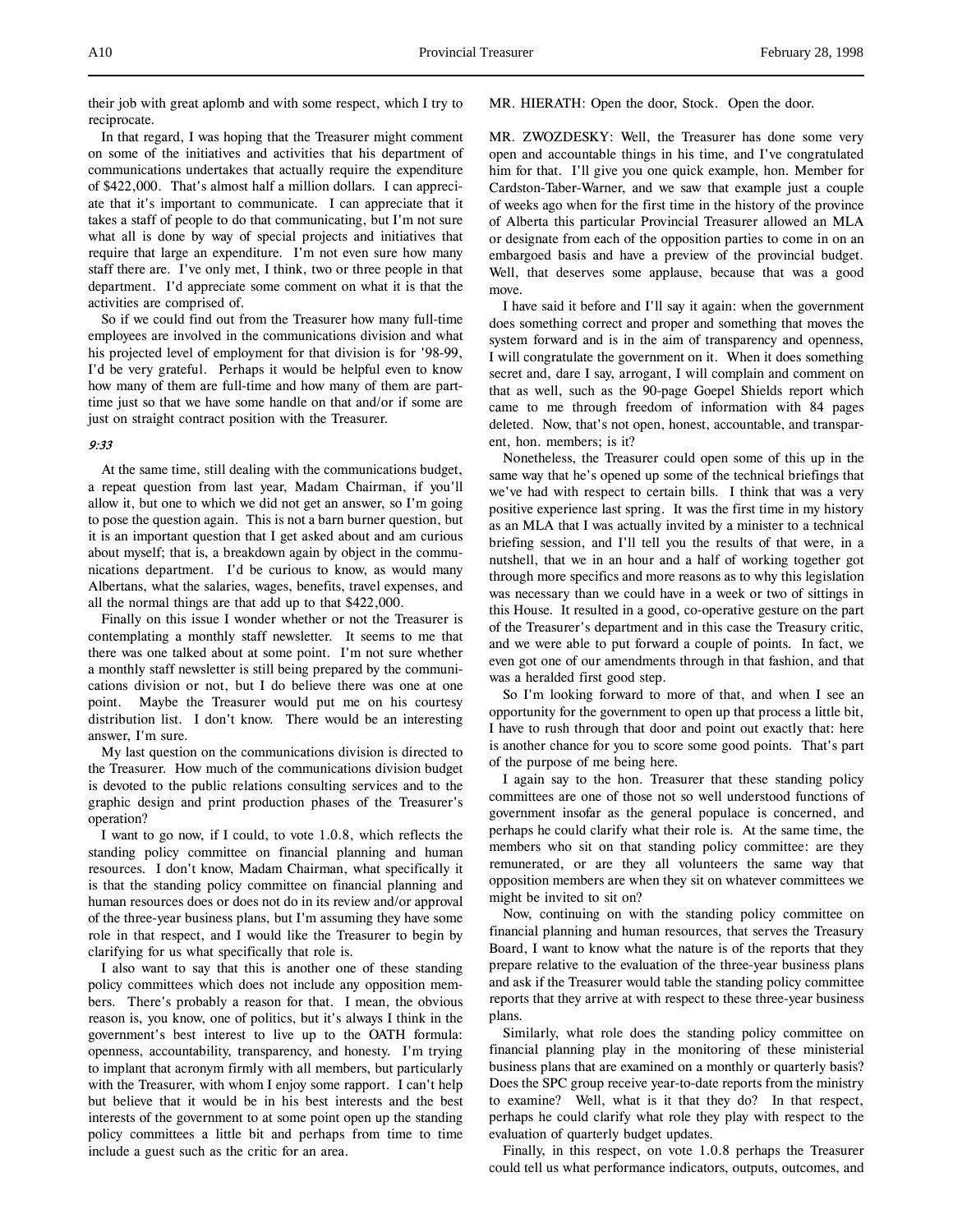benchmarks, et cetera, he has established that require the standing policy committee to measure in fulfilling its goals and objectives with respect to issues of concern to the public.

Now, let me move over to vote 1.0.9, which deals with regulatory reform. How much time do I have left, Madam Chairman? Do you know? [interjection] I only have three minutes?

# 9:43

THE CHAIRMAN: Three and a half.

MR. ZWOZDESKY: Well, very quickly, under regulatory reform would the Treasurer please provide further details on the intent of the local authority's pension plan and the university's academic pension plan to remove themselves from statute by the year 2000. I recall this discussion last year, and it's one of the briefings that I was in on. I just want some comment as to when this particular move will be made.

Similarly, perhaps he could tell us what changes, if any, he's contemplating to reduce the regulatory oversight of credit unions under the Credit Union Act in 1998.

Let me just turn quickly to a couple of other quick issues here that are of a miscellaneous nature and pertain in this case to valuation adjustments and other provisions. Specifically, with respect to Gainers, I wonder if the Treasurer can tell us about the \$32,000 in miscellaneous revenues for 1997-98 as it pertains to the lease payments. I think this was touched on by the hon. Member for Edmonton-Gold Bar, but I don't recall what the answers were or if we got answers to that \$32,000 in miscellaneous revenues relative to lease payments. So we're still waiting for some response to that. The lease payments that are received from Maple Leaf Foods for leasing the Gainers site for the period September 29, 1996, through March 31, 1998, are more specifically what I'm asking about. At the same time did something happen to the escalation in the lease revenue amount that was projected to occur January 1, 1997, under the lease agreement for Gainers, or did nothing happen there?

I had a comment with respect to the \$500,000 of the \$30 million in valuation adjustments as they relate to payments made by the province under indemnity for the disposal of assets held by N.A. Properties (1994) Ltd. I think that an additional \$1.3 million likely relates to the loan guarantee that was provided to the North Saskatchewan River Boat company. Anyway, there's \$15 million as a general provision listed for accounts receivable, I believe. I was hoping the Treasurer would provide a detailed breakdown of the \$15 million provision for doubtful accounts for 1997-98 and the \$15 million provision for loans, loan guarantees, and indemnities for 1998-99, as contained on page 72 of Budget '98. There are oftentimes cases where certain lump sums are mentioned and then no detail is provided, and that would be one of them.

Also along that line perhaps the Treasurer could tell us why there is no projection for valuation adjustments and other provisions for future years. That would be for the periods 1999-2000 and 2000-2001, as was the case in the 1993, 1994, 1995, and 1996 budgets.

I hear the bell has sounded, which means I have to take my seat. I shall do that, and thank you for your attention.

THE CHAIRMAN: Thank you.

The hon. Member for Edmonton-Mill Woods.

DR. MASSEY: Thanks, Madam Chairman. If I could continue with a few of the questions I had under 2.0.1 and the co-operative efforts of the Treasury Department with the federal government. I wonder if the Treasurer could report on the status of the marketing program that began in July 1994 for tobacco products and the government's efforts with other provinces and Revenue Canada to prohibit the illegal cross-province shipment of tobacco products. I know that that program was supposed to be under way, and I wonder what's happening with it.

In a similar vein, could the Treasurer provide an update on the initiative to join Revenue Canada in an underground economy task force? We heard some comments in the run-up to the federal budget today about increased revenues from things like the GST and some speculation as to what is happening in the underground economy. What kind of effect has it had on those collections?

I guess there's another series of questions but maybe just a couple of short ones. What is the benchmark established in 1998- 1999 for the provincial tax load on business? I think we had information before that for 1997-1998 it was 72 percent of the Canadian average, 76 percent, something in that area. Secondly, what is the benchmark established in 1998-1999 for the total tax load in Alberta as a percent of the Canadian average? Again, in 1996-1997 I believe that was about 75 percent.

One last question, Madam Chairman, because I know the minister wants to respond in a few moments. What is the cost to government per hundred dollars of revenue collected in 1996-97 and 1997-98, and has there been a target established for 1998-99? Again, we were told that it was 67 cents in 1995-1996, so I'd like to know if there have been some targets established.

Thanks, Madam Chairman.

# THE CHAIRMAN: Thank you.

The hon. Treasurer.

MR. DAY: Thanks, Madam Chairman. The Member for Edmonton-Mill Creek talked about giving credit where credit is due. I'm happy to show an example of that by giving credit to the federal Finance minister. This is a reflection on these estimates, because even citizens that I've talked to since the federal budget came out have commented that a lot of the language in the federal budget was wonderfully consistent with ours here in Alberta.

The federal Finance minister had indicated to me on a couple of occasions, not the least of which was early this morning, that there would be things in the federal budget that we'd like because a number of the things that he was doing reflected the same direction that we go. So I am returning the compliment to the federal Finance minister in terms of following some of our direction, and I think that needs to be noted. We still obviously have concerns, especially on the spending side. I would like to see a legislated debt pay-down plan, for instance. It works here in Alberta. I'd certainly like to see it on the federal side. I get a little nervous when we see contingency funds of, say, \$3 billion projected, and as that government moves toward its own mandate, you do wonder on a year-to-year basis if those surpluses are going to be used for spending purposes rather than debt reduction. Overall, we do applaud some of the direction in that federal budget.

I think in the spirit of accolades that seem to be going back and forth here, I appreciate the positive comments made by a number of the members in terms of openness of reporting by myself and by our officials and how they work. We'll try and maintain that standard. I think it's fair to say that we do listen to the questions and the criticisms that come from across the way. We may not always reflect it with glowing signs of gratitude, mainly sometimes because of the manner in which they're delivered, but we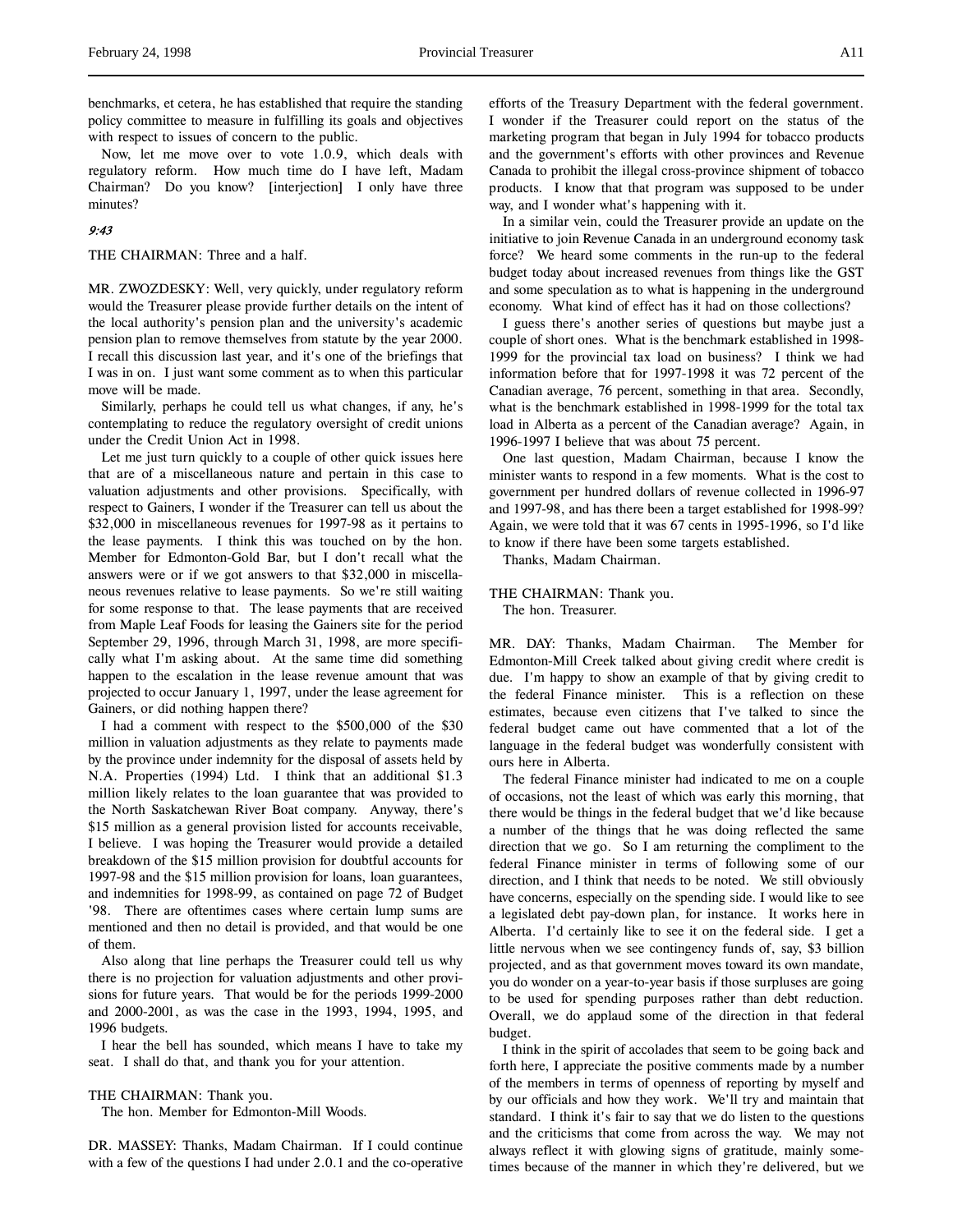do reflect on those criticisms and suggestions, and I think it's fair to say that some of our own budget realities are a product of that.

I can remember often saying: you know, all we hear is rhetoric from across the way on estimates; I wish we'd get some specific questions. After the performance by the Member for Edmonton-Gold Bar, I don't know; maybe I'm preferring a little more rhetoric, because that was quite a series of rapid-fire questions, which will take considerable time on my part and on the part of my officials, but we will endeavour to get the answers. I think it's fair to say, for the other members who commented – Edmonton-Glenora and Edmonton-Mill Creek and Edmonton-Mill Woods – that there's a high degree of fairly direct questioning there, which will give us cause to reflect on what we're doing, and I'll endeavour to get back. A lot of that was fairly specific material, which I won't be able to answer in its entirety tonight. I appreciate the good work they've done in taking a close look at the budget.

### 9:53

I'll try and go more or less in order of how some of these came up tonight. You know, we continue to hear about the request for a stabilization fund. It is interesting, Madam Chairman, that the former Treasury critic, who has now returned to the University of Alberta and who also co-chaired the Growth Summit, made some really specific comments related to a stabilization fund, as a matter of fact, spoke very clearly against that type of a process, saying that that would not be in his view – this is when he was the critic – the preferred way to go. Now, that's not to say that this Treasury critic from Edmonton-Mill Creek should reflect and echo everything that the former critic had to say. But I think it's significant that that critic did actually produce a fairly significant response in writing to the aspect of a stabilization fund and said that in his view that would not be an appropriate mechanism. The Auditor General also has commented on that, and we'll get those remarks over to the Member for Edmonton-Mill Woods for his consideration.

In fact, though we don't want to set up another fund, there is the revenue cushion. We project all the revenues that will come in through oil revenues and corporate income tax. We do the hard analysis on what we think will come in, and then we take 10 percent of that and set it aside but right within the budget as a cushion. It saves a lot of the other regulatory mechanisms that would have to come into place if you had a separate fund. I think the member may want to review the comments of the former critic and possibly the Auditor General on that one.

Performance-based budgeting. If I could get some information on it. Maybe it's just a matter of semantics. We have performance measures. We have goals. We have core government measurements. The entire document called Measuring Up is submitted to the Auditor General so that he can monitor in terms of our goals and our performance. This year for the first time ever in Canada, I believe, we're also introducing performancebased compensation, a small element, 2 percent, for rank and file in terms of meeting certain standards. So maybe it's a matter of semantics, but we operate in a performance-based way. I know that the member opposite is talking about a certain model of budgeting. I'd like if he would take the time to show how that particular model – he could do that just in writing to me – would compensate for what he perceives as weaknesses in the present approach that we're using, an approach of generally accepted accounting practices, one that's reflected on positively by the Institute of Chartered Accountants and also by the Auditor General. So if he's got some more information on that, that would be helpful.

Time frame on the committee looking at tax review. I would like to see if there's a possibility of changes to the tax system. I'd like to see those in place by the spring of '99. So for the tax review committee to complete their work and working closely with the Alberta Economic Development Authority, a good part of that work, at least coming up with some substantial options, will have to be completed, I would think, by the end of the summer so we can look at it through the summer and present it to all parties concerned in the fall. There's going to be some significant things done. That gives you an idea of the time frame.

There were questions related to the Provincial Treasurer's office in vote 1.0.1 and also in 1.0.2, 1.0.3, 1.0.5. If I can just quickly give some details on that. As far as the Provincial Treasurer's office, the projected surplus there of \$33,000 in '97-98, that's primarily due to lower than anticipated travel expenses, which I'll continue to try and maintain, and also a lower usage of wage contract resources and also employer contribution expenses. There's some lowering there of expectations. I do keep a close eye on the travel budget, and I only travel when I have to. If we can get information from another area or jurisdiction by E-mail or by some kind of other filing or telephone conferences, I prefer to use that particular approach.

On the Deputy Provincial Treasurer's office there was lower than expected spending on travel and also lower than expected spending on wage staff, and that accounts for that \$20,000 surplus that the member referenced, the Deputy Provincial Treasurer also not being one who likes to travel for the sake of travel but who keeps a keen eye on those types of expenses. I know he'll want to continue to do so.

In the area of financial and support services, the Member for Edmonton-Mill Woods mentioned a difference there of \$199,000. Actually, our calculations are that it's \$207,000.

# MR. ZWOZDESKY: Mill Creek.

MR. DAY: Mill Creek, yeah. Sorry. We'll try and give credit where credit's due.

That increase in the 1998-99 spending is for the operation and maintenance of the financial and human resource modules of the new Imagis system. All ministries are facing increased costs in that particular area, so that accounts for that.

Under his question about the corporate information management services, the main reason for that \$160,000 overexpenditure, which he correctly identified, was as a result of some unbudgeted severance payments that totaled \$132,000 to three employees – there'd be two managers and one systems analyst there – and some additional funding provided for contracted systems maintenance support of about \$75,000. So that's some of the expenses in terms of the questions there.

I'm just looking to the ones that I can reference quickly for you right now so that you have those answers and you don't have to wait for them. The others I'll try and get in writing to you.

To the Member for Edmonton-Mill Woods: there are quite a few questions about increased efficiencies. I don't have that information now, but it's a valuable exercise for us to do it. I think that on most of those we've done the analysis. On ones on which we haven't, your questions will put us through a good exercise in making sure. You referenced things like the propane collection, efficiencies that are achieved there. As far as our emerging technologies on corporate collection, you referenced the electronic filing process, a number of other areas. So let me see what we can do, if we've moved along far enough to evaluate what the efficiencies are there.

In terms of some of the requests that we're getting from the